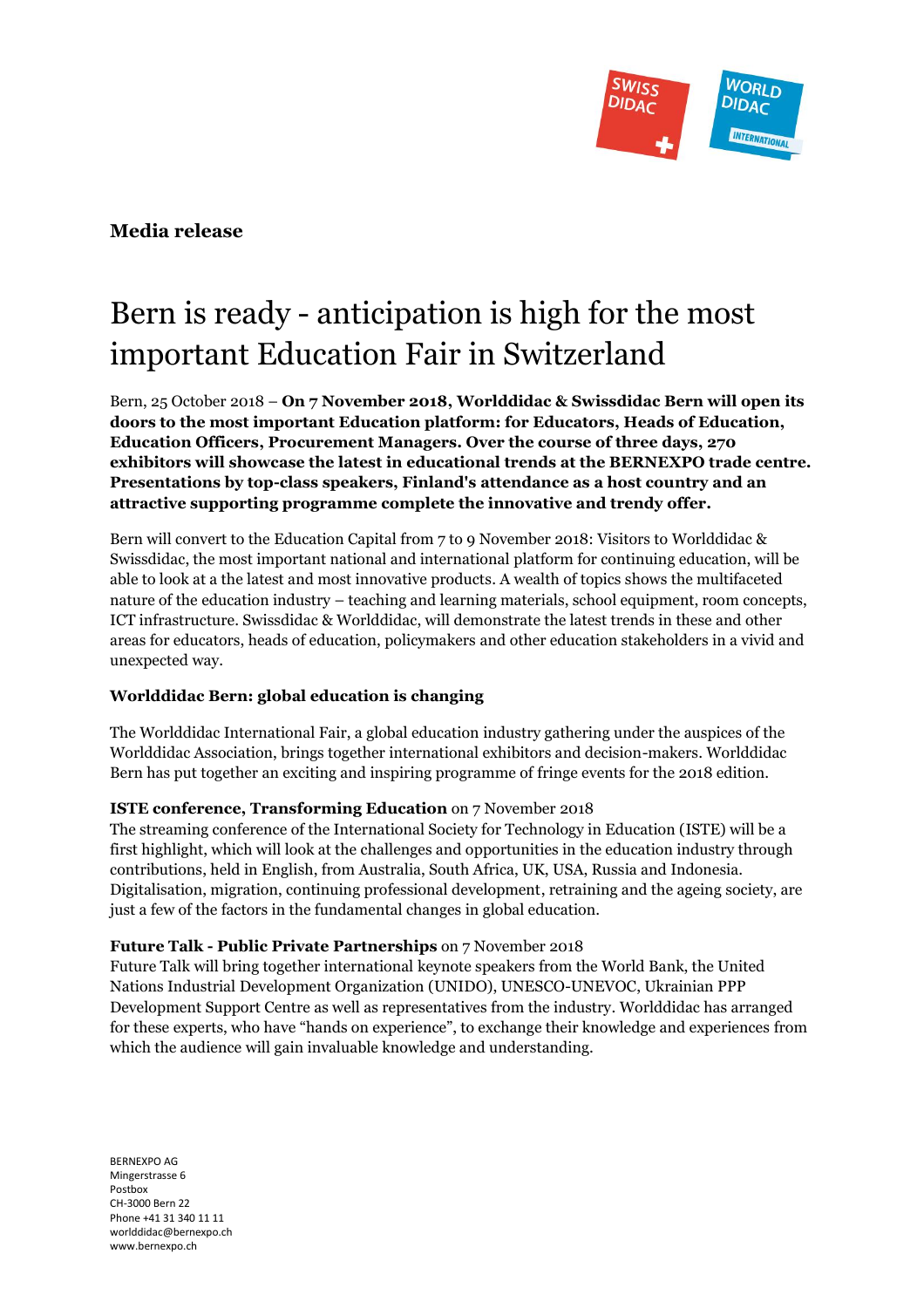#### **18th Worlddidac Award ceremony** on 7 November 2018

A festive evening in which the global players will receive their well-earned and prestigious AWARD for their engagement in the educational sector. Prizes will be awarded to innovative, educationally worthwhile and sustainable products and solutions in education.

**Workshop Finnish Educational Innovations for Life-long learning** on 7 November 2018 This feature will be presented by the Worlddidac Guest Country Finland. The Finnish education system has evolved to become one of the leading systems in the world. Anita Lehikoinen, Permanent Secretary of the Finnish Ministry of Education and Culture will reveal the secrets of the country's success and highlight some of the impending challenges.

#### **Three themed stages make up the centrepiece**

The centrepiece of the exhibition will be the three themed stages Didaktik kibesuisse, Digital Swisscom and Innovation. Impressive facts on the latest trends in education will be put across in 20-minute slots. On the stages, keynote speakers will present examples of best practice and interesting talks on the themes of didactics, digitalisation and innovation.

#### **Swissdidac Bern: numerous highlights**

The continuing education platform Swissdidac Bern will give an overview of new **information and communications technology (ICT)**, on one side using specially developed, latest-generation applications, new-style cross-media e-learning courses and teaching materials on connected thinking, intergenerational fairness and sustainability, and on the other using competency-based textbooks that comply with Curriculum 21 (Lehrplan 21).

Fourteen innovative **start-ups from EPFL's EdTech Collider** will present innovations in educational technology. Pupils from Bern city for example, will be able to find extra-curricular coaching or remedial teaching at the click of a mouse. The learning management platform, which brings together teachers, learners and parents virtually, according to their needs, will certainly be worth a visit.

**Computational thinking** combines mathematical analytical thinking with natural sciences, computer sciences, and segments of information and communications technology (MINT subjects) and even with linguistics. On completion of an input lecture on computer-based thinking, participants are optimally prepared for the modules Media and Computer Science in Curriculum 21.

The **comprehensive solution for the interactive classroom** provides inspiration, as do the trendy storage solutions, new developments in seating and standing desk designs and well as the ideas for unforgettable school trips.

On 9 November 2018, the ZHAW Zurich University of Applied Sciences and Swisscom will present the latest findings of the **2018 James Study** at Swissdidac Bern, giving an insight into how Swiss adolescents aged 12 to 19 use the media.

# **Further information**

[www.worlddidac-bern.com](http://www.worlddidac-bern.ch/) [www.swissdidac-bern.ch](http://www.swissdidac-bern.ch/)

**Accreditation: click [here](https://www.worlddidac-bern.com/wdd-en/media/accreditation.aspx) for the online form.**